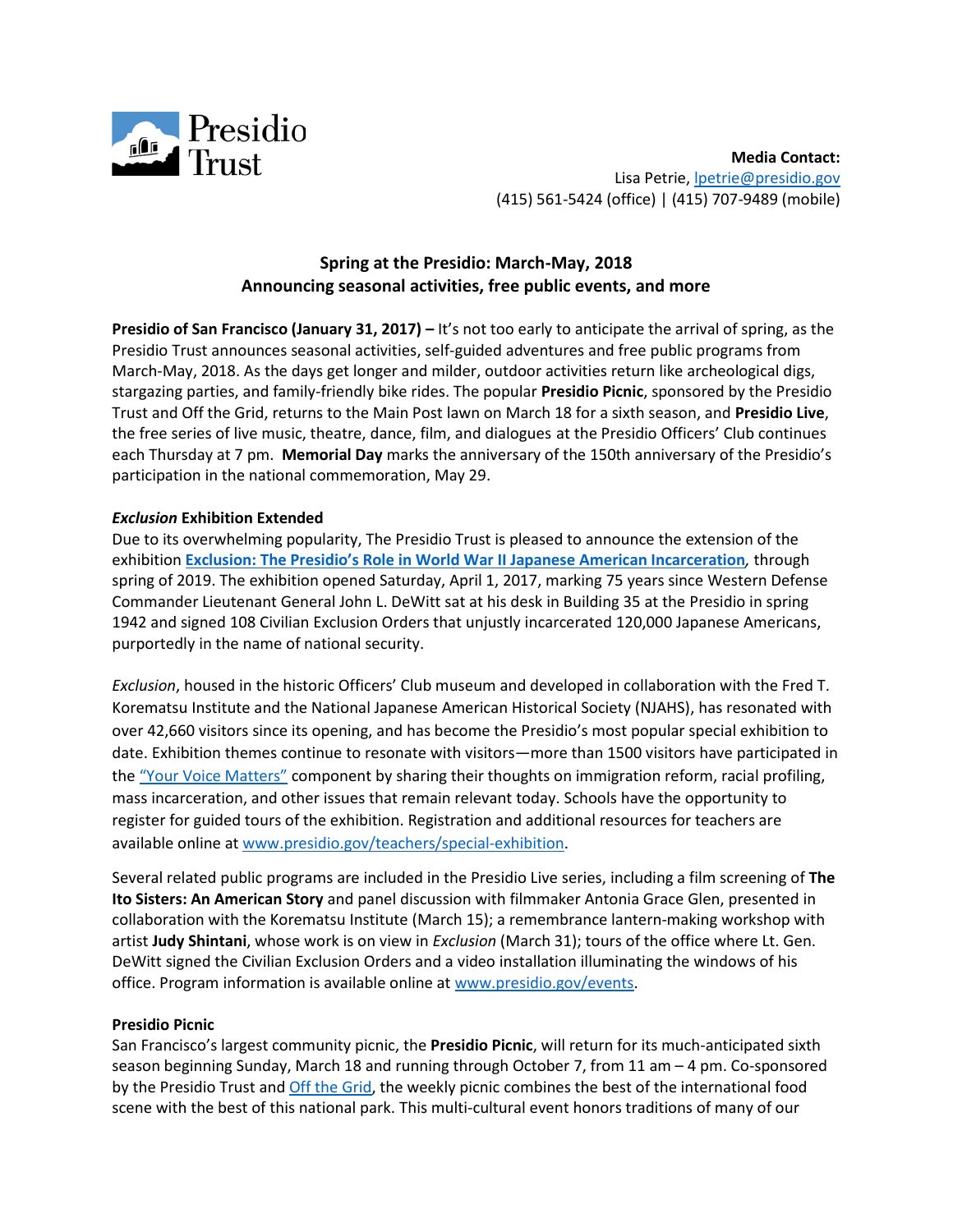diverse communities in the Bay Area, offering a blend of culinary selections from international mobile food vendors, and dance performances that highlight styles from Mexico, Philippines, Asia Pacific and Polynesia and more—some participatory. Leave the car at home and venture to the city's most sustainable picnic on the [PresidiGo shuttle.](https://www.presidio.gov/transportation/presidigo) **Presidio Twilight**, San Francisco's largest campfire and mobile vendor experience includes lantern-lit dining cabanas, blanket-side cocktail service, fire pits, live music, and views of the sun setting over San Francisco Bay, returns on Thursday evenings from 5 pm – 9 pm beginning May 17. More about both events will be announced at a future date.

# **Free Events at the Presidio Officers' Club**

Events on the **Presidio Live** series continue on Thursday evenings throughout May, offering an eclectic lineup of live music, theatre, dance, film, and dialogues with a contemporary take on the history and nature of the Presidio and the culture of our diverse Bay Area community. A celebration of International Women's Day takes place on Thursday, March 8 with a multimedia presentation chronicling the courageous women of the Bay Area between 1776 and 1911. In celebration of Earth Day, Al Gore's sobering film, *An Inconvenient Sequel* screens, followed by a Q&A with award-winning director Jon Shenk, April 26. Additional topics plus chamber music from Chinese to new music to cabaret complete the lineup. **The Presidio Book Club**, an inclusive public program that anyone can take part in, whether or not they've read the book, continues to meet on Saturdays from 1 pm – 3 pm, and partners the San Francisco Amateur Astronomers co-present both **Stargazing Parties** and the **Astrolecture Series** throughout the spring (check their [website](https://www.sfaa-astronomy.org/) for dates). **Creative Family Fun** offers free drop-in arts and crafts for kids of all ages on Saturday mornings from 11 am  $-3$  pm. Please check ou[r calendar](https://www.presidio.gov/events) for the multitude of docent-led **Art Walks**, **History Tours,** and **Presidio Experience Tours** leaving from the Presidio Visitor Center and the Presidio Officers' Club [www.presidio.gov/events.](file:///C:/Users/lpetrie/Desktop/Spring%202018/www.presidio.gov/events)

## **Archaeology Dig Reopens on Earth Day**

Join Presidio archeologists for the return of the annual season of live archaeology digs with **Back into the Earth Day** from 9 am to 12 am on Saturday, April 21. We will kick-off the season by removing the sand covering last year's discoveries on *El Presidio [de San Francisco](https://www.presidio.gov/blog/discovery-of-the-month-uncovering-the-foundations-of-el-presidio)*, the Spanish-colonial archaeological site buried just below the ground in front of the Presidio Officers' Club. At the neighboring Archaeology [Lab,](https://www.presidio.gov/officers-club/exhibitions/archaeology-lab-research) 45-minute tours offer a chance to learn about the Presidio's archaeological process and current and past excavations by visiting the state-of-the-art lab and collections facility where the Presidio's artifacts are cleaned, catalogued, studied, and curated. Volunteers can help with this active research, please see th[e website](https://www.presidio.gov/volunteer/archaeology) for how to get involved.

Live Dig: Every Friday and Saturday, 10 am to 2 pm; Friday, April 27 through Friday, May 25. Lab Tours: Guided tours, every Wednesday at 1pm; Open Lab tours every Wednesday 2pm – 4pm.

## **Nature in the Park**

Nature comes alive in the Presidio in springtime, and visitors are always welcome to stop by the Visitor Center to pick up a hiking map and suggestions for exploring the park's free picnic areas, overlooks and trails. From forests and beaches to restored wetlands, lakes and marshes, the Presidio is home to 330 native plant species and 350 species of thriving wildlife. Look for the rare, pink petals of the rare *Presidio clarkia* wildflowers in the grasslands below Inspiration Point as well as the returning *Allen's hummingbirds*. Kids can pick up an Explorer Back-pack at the Presidio Visitor Center or embark on a Geo Cashing adventure. Read more on the native Presidio habitat in [Five Signs of Spring at the Presidio!](https://www.presidio.gov/blog/presidios-greatest-lists-five-signs-of-spring-in-the-presidio)

## **Public Venues**

Presidio Officers' Club, 50 Moraga Ave., San Francisco Hours: Tuesday-Sunday, 10 am – 5 pm, phone 415-561-4165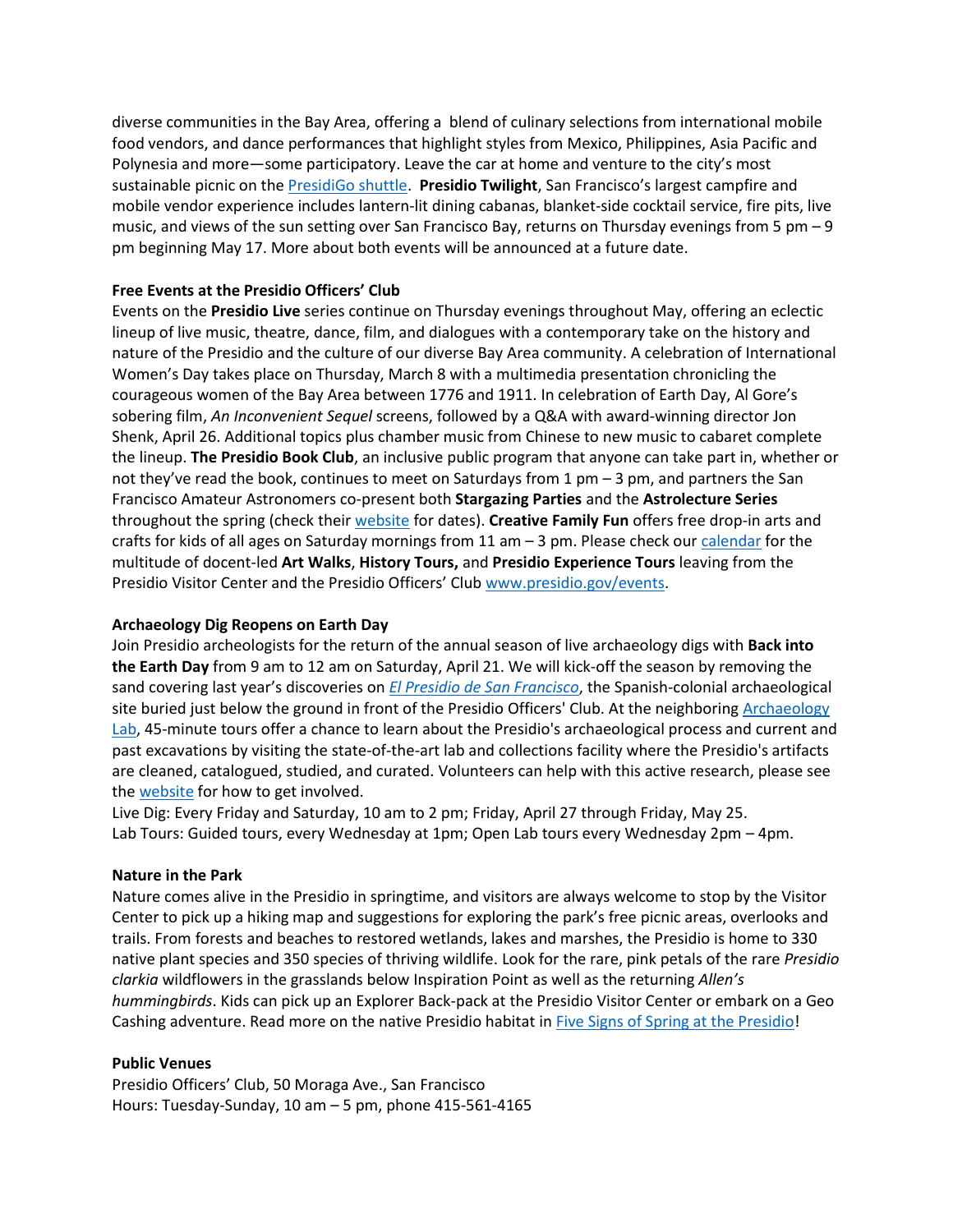Presidio Visitor Center, 210 Lincoln Blvd., San Francisco Hours: Open seven days a week, 10 am – 5 pm, phone 415-561-4323

**Attention Calendar Editors:** Although our events are free, we advise patrons to register via the web links in the case space is limited. [www.presidio.gov/events](http://www.presidio.gov/events) Photos are available upon request.

# **MARCH**

**The Elephant in Every Room I Enter**

**Date:** Thursday, March 1 **Time:** 7 pm to 8:30 pm **Place:** Presidio Officers' Club, 50 Moraga Avenue, San Francisco **Phone:** 415-561-4323 **Price:** Free Comedy, dance, and a personal outlook on disability combine to offer a strikingly intimate solo show about Gardiner Comfort's experience as an actor living with Tourette Syndrome. Directed by Kel Haney, and featuring Gardiner Comfort, the show includes a post-show talkback with co-creators Comfort and Haney. *(Advisory: Contains adult language—suggested for ages 16 and up)*

**Link:** <https://www.presidio.gov/events/presidio-live-theatre-the-elephant-in-every-room-i-enter>

#### **Women on the Edge of the Empire**

**Date:** Thursday, March 8 **Time:** 7 pm to 8:30 pm **Place:** Presidio Officers' Club, 50 Moraga Avenue, San Francisco **Phone:** 415-561-4323 **Price:** Free In celebration of International Women's Day, explore the lives of some of the courageous women who took the Bay Area by storm between Spanish colonization in 1776 and 1911, when women in California won the right to vote. Join Presidio Trust historian Dr. Barbara Berglund Sokolov and Shannon Barry for a multimedia program, including dramatic readings of diary excerpts and other writings, highlighting these often overlooked and misunderstood heroines and pioneers. In association with the [California Historical](https://www.californiahistoricalsociety.org/) 

#### [Society.](https://www.californiahistoricalsociety.org/)

**Link:** <https://www.presidio.gov/events/presidio-live-dialogue-women-on-the-edge-of-empire>

## **Creative Family Fun: Im-PRESS-ive Herbs**

**Date:** Saturday, March 10 **Time:** 11 am to 3 pm **Place:** The Presidio Officers' Club, 50 Moraga Avenue, San Francisco **Phone:** 415-561-4323 **Price:** Free Drop in for free family arts and crafts each Saturday at the Presidio Officers' Club. This week we are celebrating Juana Briones, a legendary woman of the Presidio's past. Juana was a curandero, or healer, who used herbs and other natural ingredients to help the sick. Create your own work of art from plants and herbs!

**Link:** <https://www.presidio.gov/events/creative-family-fun-im-press-ive-herbs>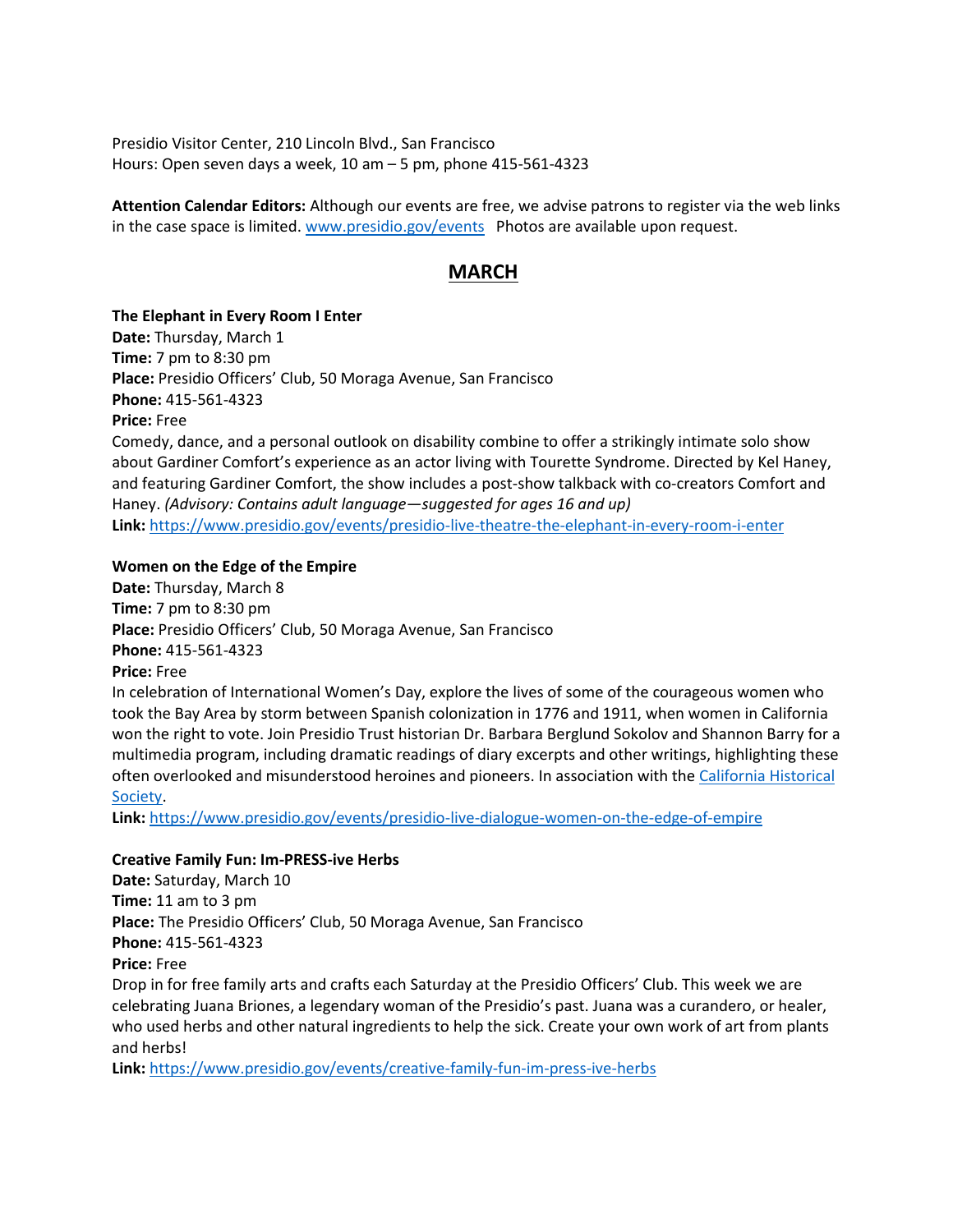## **Buffalo Soldiers, Gone but Not Forgotten**!

**Date:** Sunday, March 11 **Time:** 10:30 am-noon; Sunday, May 20, 2 pm-3 pm **Place:** Meet at the Presidio Visitor Center, 210 Lincoln Blvd., San Francisco. **Phone:** 415-561-4323 **Price:** Free Join Ranger Alejandra for a 1.5 mile leisurely stroll through the Main Post of the Presidio and explore the

story of the African American "Buffalo Soldiers Learn about the "first park rangers" and their connection and contributions to the Presidio and the nation, during a time of overt racism and prejudice. Registration is required, contact the Presidio Visitor Center at 415-561-4323. **Link:** <https://www.presidio.gov/events/buffalo-soldiers-gone-but-not-forgotten-2018-02-11>

#### **Presidio Experience Tour**

**Date:** Monday, March 15 **Time:** 1 pm to 3 pm **Place:** Meet at the Presidio Visitor Center, 210 Lincoln Blvd., San Francisco **Phone:** 415-561-4323 **Price:** Free Get to know the Presidio during this two hour, in-depth experience. Start with a scenic shuttle ride around the park, filled with illuminating stories about the Presidio's past and present. Then enjoy a guided tour of the Presidio Museum at the Officers' Club for a deeper dive into the diverse people and

world events that have shaped the Presidio since 1776. Space is limited. Eventbrite Registration Required.

**Link:** <https://www.presidio.gov/events>

#### **Film - The Ito Sisters: An American Story**

**Date:** Thursday, March 15 **Time:** 7 pm to 9 pm **Place:** Presidio Officers' Club, 50 Moraga Avenue, San Francisco **Phone:** 415-561-4323 **Price:** Free

This award-winning new documentary film captures the stories of three Japanese American sisters, interviewed in their 80s and 90s, as they recount how two generations of their family struggled to make a life in America in the face of powerful anti-Japanese forces, and were directly impacted by some of the most significant events of the 20th-century, from the 1906 Earthquake to incarceration during World War II. Followed by a panel discussion including filmmaker Antonia Grace Glenn. Presented in conjunction with the EXCLUSION exhibition (see Special Exhibition). Co-sponsored by the Fred T. Korematsu Foundation

**Link:** <https://www.presidio.gov/events/presidio-live-film-dialogue-the-ito-sisters-an-american-story>

#### **Family Film Night: Coco**

**Date:** Friday, March 16 **Time:** 5:30 pm to 9 pm **Place:** Presidio Community YMCA, 1152 Gorgas Avenue, San Francisco **Phone:** 415-561-4323 **Price:** Free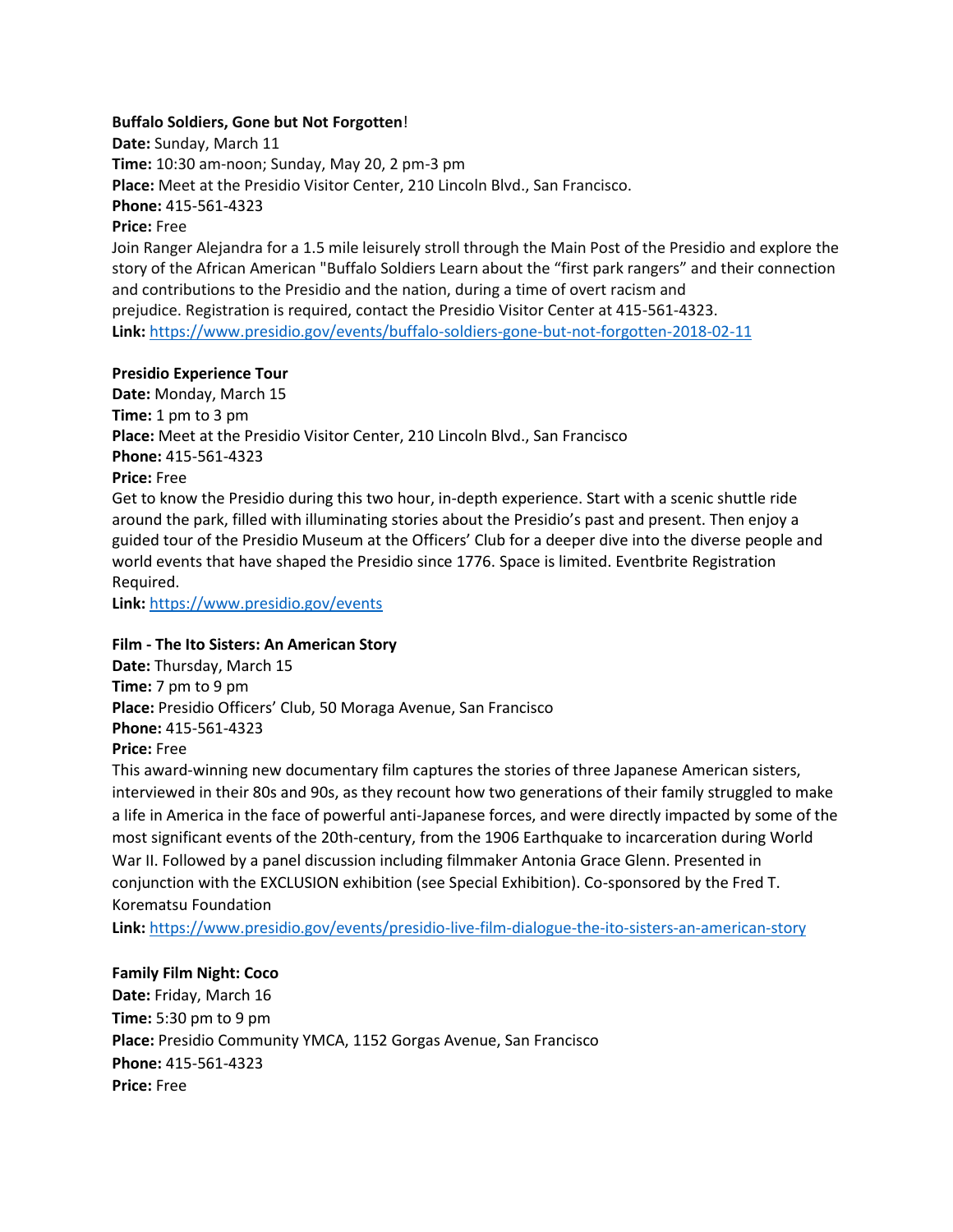Bring a blanket and enjoy a movie night in the Presidio! Sponsored by Mayor Mark Farrell, in partnership with the Presidio Trust and the Presidio Community Y. Begin the evening at 5:30 pm with food trucks, bubbles and face painting! Cartoon shorts will be screened at 6:30 PM, and Coco will begin at 7 PM. **Link:** <https://www.presidio.gov/events/family-film-night-coco>

# **Creative Family Fun: Blooming Butterfly Mobiles**

**Date:** Saturday, March 17 **Time:** 11 am to 3 pm **Place:** Presidio Officers' Club, 50 Moraga Avenue, San Francisco **Phone:** 415-561-4323 **Price:** Free Drop in for free family arts and crafts each Saturday at the Presidio Officers' Club. With spring just around the corner, the Presidio will be blooming with wildflowers and aflutter with butterflies. Celebrate the return of our favorite native flowers and fliers, like Presidio Clarkia and Green Hairstreak Butterfly by making your own spring natives mobile! **Link:** <https://www.presidio.gov/events/creative-family-fun-blooming-butterfly-mobiles>

# **Presidio Book Club**

**Date:** Saturday, March 17 **Time:** 1 pm to 3 pm **Place:** Presidio Officers' Club, 50 Moraga Avenue, San Francisco **Phone:** 415-561-4323 **Price:** Free

The traditional book club has been reimagined as an inclusive public program that anyone can take part in, whether or not they've read the book. This month's book is Albert Hurtado, *Intimate Frontiers: Sex, Gender + Culture in Old California* (University of New Mexico Press, 1999). Ranging from the 1760s to the 1850s, and under the flags of Spain, Mexico, and the United States, investigate how gender, sexuality, marriage, courtship, and family shaped daily life in the multicultural worlds of missions, mining camps, overland trails, sea journeys, and the new city of San Francisco.

**Link:** [https://www.presidio.gov/events/presidio-book-club-intimate-frontiers-sex-gender-culture-in-old](https://www.presidio.gov/events/presidio-book-club-intimate-frontiers-sex-gender-culture-in-old-california)[california](https://www.presidio.gov/events/presidio-book-club-intimate-frontiers-sex-gender-culture-in-old-california)

# **2018 Presidio Picnic**

**Date:** Sunday, March 18 to Sunday, October, 7 **Time:** 11 am to 4 pm **Place:** Main parade ground, Sheridan Avenue, San Francisco **Phone:** 415-561-4323 **Price:** Entrance is free, food available for purchase San Francisco's favorite family picnic blends the best of the international food scene with the best of this national park. Enjoy music, kids' activities, and more. Co-sponsored by the Presidio Trust and Off the Grid.

**Link:** <https://www.presidio.gov/events>

## **MUSA**

**Date:** Thursday, March 22 **Time:** 7 pm to 8:30 pm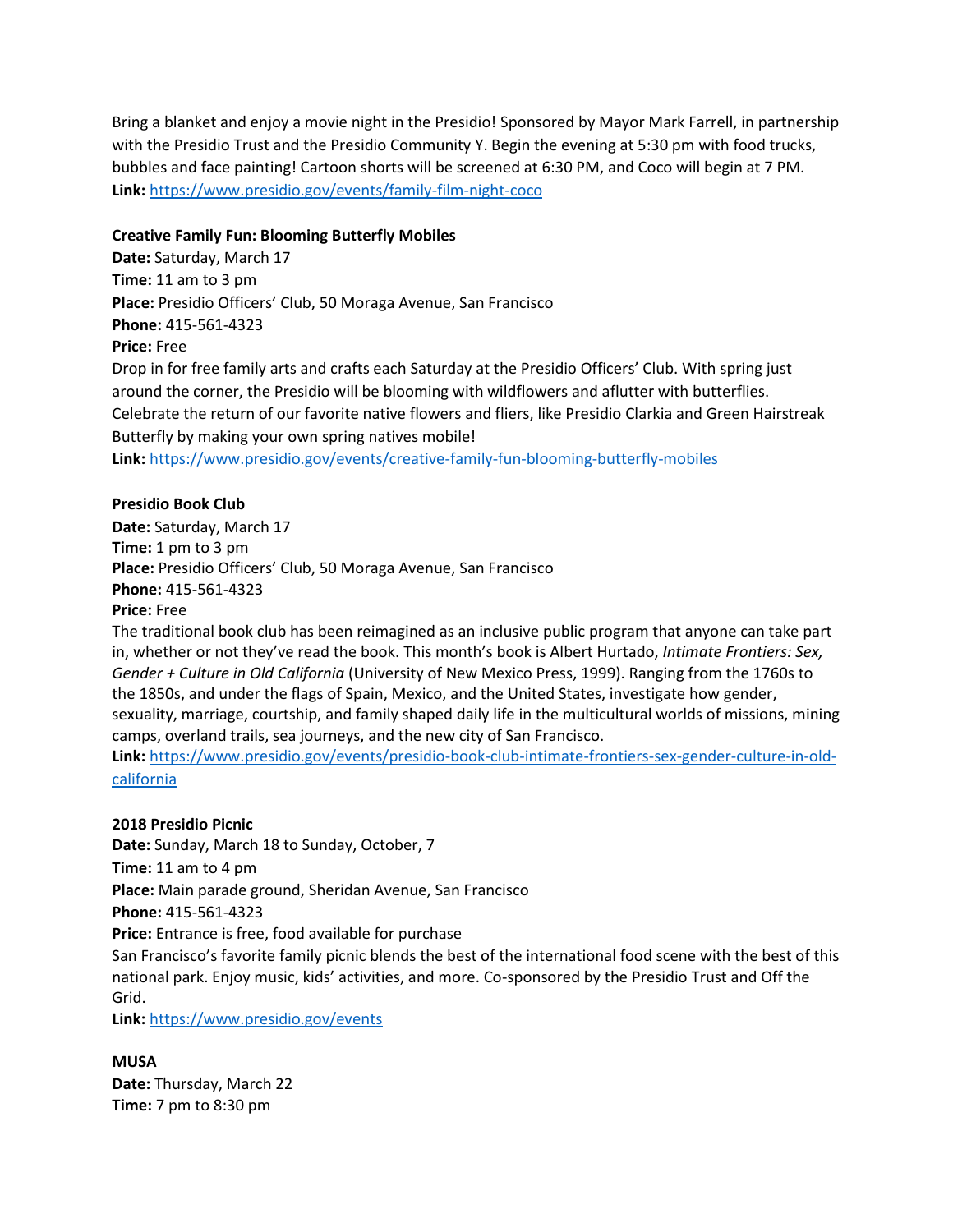**Place:** Presidio Officers' Club, 50 Moraga Avenue, San Francisco **Phone:** 415-561-4323

**Price:** Free

MUSA presents *Chinese Baroque*, a program of Western music written in and for the Chinese courts, as well as Chinese music transcribed by European visitors of the 17th and 18th centuries. Offered in partnership with InterMusic SF. Rita Lilly, soprano; Mindy Ella Chu, mezzo-soprano; Addi Liu, violin Gretchen Claassen, 'cello; Derek Tam, harpsichord; David Wong, guqin. **Link:** <https://www.presidio.gov/events/presidio-live-music-musa>

# **Creative Family Fun: Retro Recycled Racecars**

**Date:** Saturday, March 24 **Time:** 11 am to 3 pm **Place:** Presidio Officers' Club, 50 Moraga Avenue, San Francisco **Phone:** 415-561-4323 **Price:** Free Drop in for free family arts and crafts each Saturday at the Presidio Officers' Club. Start your engines! Did you know two major auto races were held in San Francisco during the 1915 Panama-Pacific International Exposition? Cars zipped past the Palace of Fine Arts and along Crissy Field. Create your own retro racecar and cruise down our racetrack! **Link:** <https://www.presidio.gov/events/creative-family-fun-retro-recycled-racecars>

## **Remembering Playland at the Beach**

**Date:** Thursday, March 29 **Time:** 7 pm to 8:30 pm **Place:** Presidio Officers' Club, 50 Moraga Avenue, San Francisco **Phone:** 415-561-4323 **Price:** Free A full-length documentary film about San Francisco's beloved seaside amusement park, Playland at the

Beach. Located next to Ocean Beach, it was torn down in 1972 to make way for a condominium development. Gone now for more than 3 decades, it remains one of the city's lost treasures. Torn down in 1972 to make way for a condominium development, Playland remains one of the city's lost treasures. Followed by a talk with the film's co-producer, Strephon Taylor.

**Link:** <https://www.presidio.gov/events/presidio-live-film-dialogue-remembering-playland-at-the-beach>

## **Remembrance Lantern-Making Workshop**

**Date:** Saturday, March 31

**Time:** 2:30 pm to 5 pm

**Place:** Presidio Officers' Club, 50 Moraga Avenue, San Francisco

**Phone:** 415-561-4323

**Price:** Invitation only due to limited capacity

Third-generation Japanese-American artist Judy Shintani uses art as a process and meditation. As a daughter of a father incarcerated at the Tule Lake Segregation Camp, Shintani has focused much of her art career on researching and creating works that give voice to memories and hidden stories about this time. Using her own story as a catalyst, Shintani offers a lantern-making workshop focused around celebration and remembrance of loved ones. Participants may want to honor ancestors, friends, or even pets. The workshop is open to adults and children (10+, with parental supervision). No art making experience necessary. Please bring copies of photos (not larger than 3.5x3") that you may want to use in your lantern.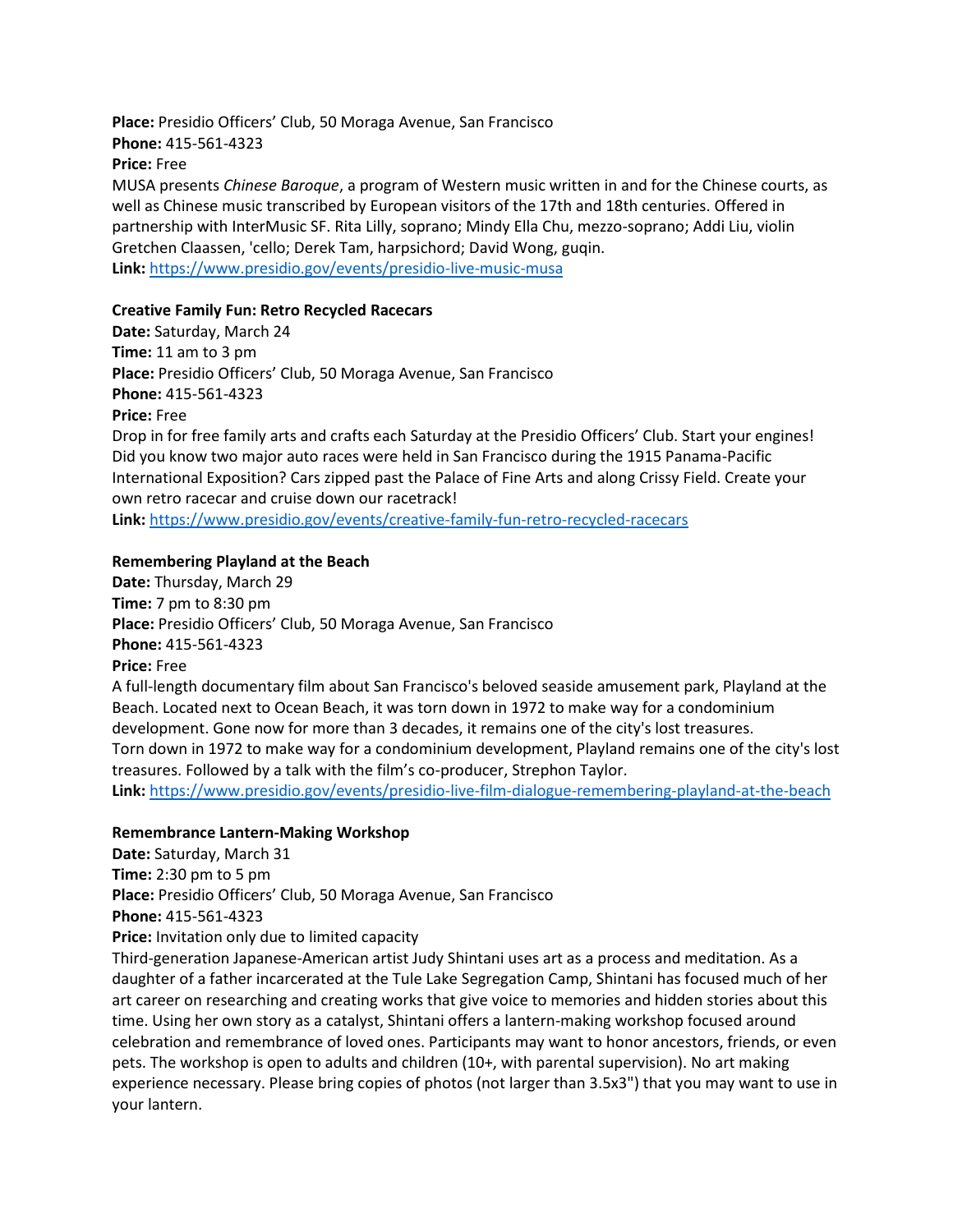## **Link:** <https://www.presidio.gov/events>

#### **Creative Family Fun: Dazzling Damselflies**

**Date:** Saturday, March 31 **Time:** 11 am to 3 pm **Place:** Presidio Officers' Club, 50 Moraga Avenue, San Francisco **Phone:** 415-561-4323 **Price:** Free Drop in for free family arts and crafts each Saturday at the Presidio Officers' Club. This month, dragonfly and damselfly larvae will start to emerge from the water as adults. Welcome these beauties back to the Presidio by making a damselfly craft.

**Link:** <https://www.presidio.gov/events/creative-family-fun-dazzling-damselflies>

# **APRIL**

**Literary Reading: Western Hemisphereans Date:** Thursday, April 5 **Time:** 7 pm to 8 pm **Place:** Presidio Officers' Club, 50 Moraga Avenue, San Francisco **Phone:** 415-561-4323 **Price:** Free

Toss your expectations aside and come hear contemporary work from teachers and visionaries from many parts of this side of the planet. All of these writers—Avotcja, Linda Noel, San Francisco Poet Laureate Kim Shuck, Rene Voz and Norman Zelaya—have indigenous connections to the western hemisphere.

**Link:** <https://www.presidio.gov/events/presidio-live-literary-reading-western-hemisphereans>

## **Bataan Death March 76th Anniversary Commemoration**

**Date:** Saturday, April 7 **Time:** 9 am to 12 pm **Place:** Presidio Officers' Club, 50 Moraga Avenue, San Francisco **Phone:** 415-561-4323 **Price:** Free

The 76th Anniversary of the Bataan Death March will be commemorated with a ceremony at the Presidio Officers' Club, where the few surviving Filipino veterans of World War II will receive the Congressional Gold Medal. The event is organized by the Bataan Legacy Historical Society, the Presidio Trust, San Francisco National Cemetery, and the Filipino Veterans Recognition and Education Project. **Link:** <https://www.presidio.gov/events>

#### **The Great Outdoors Lab: Natural Healing**

**Date:** Thursday, April 12 **Time:** 7 pm to 8 pm **Place:** Presidio Officers' Club, 50 Moraga Avenue, San Francisco **Phone:** 415-561-4323 **Price:** Free Stacy Bare came home from a year with the US Army in Iraq and struggled to find his place, leading to issues with addiction and depression. A rock climbing trip saved his life. In 2014, he co-founded the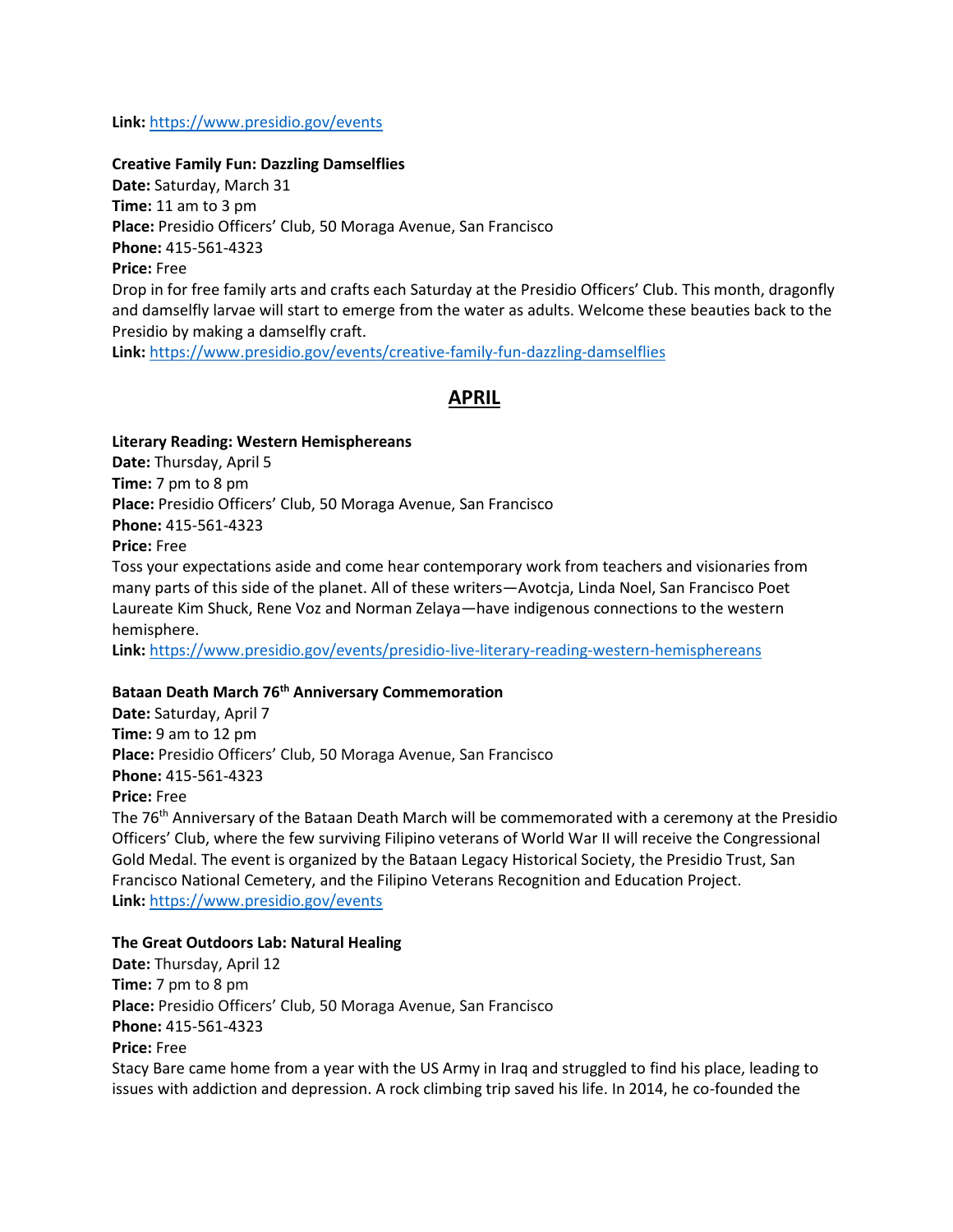Great Outdoors Lab to put evidence-based data behind the notion that time outdoors is good for your health. He will be speaking about his own journey in the outdoors and discussing the case for naturebased treatment.

**Link:** <https://www.presidio.gov/events/presidio-live-dialogue-the-great-outdoors-lab-natural-healing>

## **Presidio Family-Friendly Bike Ride**

**Date:** Saturday, April 14 **Time:** 10:00 am to 11:30 am **Place:** Meet at the Presidio Visitor Center, 210 Lincoln Blvd., San Francisco **Phone:** 415-561-4323 **Price:** Free Join a Park Ranger and Presidio Trust guide for a gentle 4-mile bike ride. Roll through the history and nature of the Presidio at a family-friendly pace that's fun for all! Rent a bike from Sports Basement or bring your own. Eventbrite registration is required. Appropriate for ages 8 and up. Co-sponsored by the

National Park Service. **Link:** <https://www.presidio.gov/events>

## **Buffalo Soldiers, Gone but Not Forgotten**!

**Date:** Sunday, April 15 **Time:** 10:30 am to 12 pm **Place:** Meet at the Presidio Visitor Center, 210 Lincoln Blvd., San Francisco **Phone:** 415-561-4323 **Price:** Free Join Ranger Alejandra for a 1.5 mile leisurely stroll through the Main Post of the Presidio and explore the story of the African American "Buffalo Soldiers Learn about the "first park rangers" and their connection and contributions to the Presidio and the nation, during a time of overt racism and prejudice. Registration is required, contact the Presidio Visitor Center at 415-561-4323. **Link:** <https://www.presidio.gov/events/buffalo-soldiers-gone-but-not-forgotten-2018-04-15>

#### **Presidio Experience Tour**

**Date:** Monday, April 19 **Time:** 1 pm to 3 pm **Place:** Meet at the Presidio Visitor Center, 210 Lincoln Blvd., San Francisco **Phone:** 415-561-4323 **Price:** Free

Get to know the Presidio during this two hour, in-depth experience. Start with a scenic shuttle ride around the park, filled with illuminating stories about the Presidio's past and present. Then enjoy a guided tour of the Presidio Museum at the Officers' Club for a deeper dive into the diverse people and world events that have shaped the Presidio since 1776. Space is limited. Eventbrite Registration Required.

**Link:** <https://www.presidio.gov/events>

#### **TwoSense: Ashley Bathgate cello, Lisa Moore piano**

**Date:** Thursday, April 19 **Time:** 7 pm to 8:30 pm **Place:** Presidio Officer's Club, 50 Moraga Avenue, San Francisco **Phone:** 415-561-4323 **Price:** Free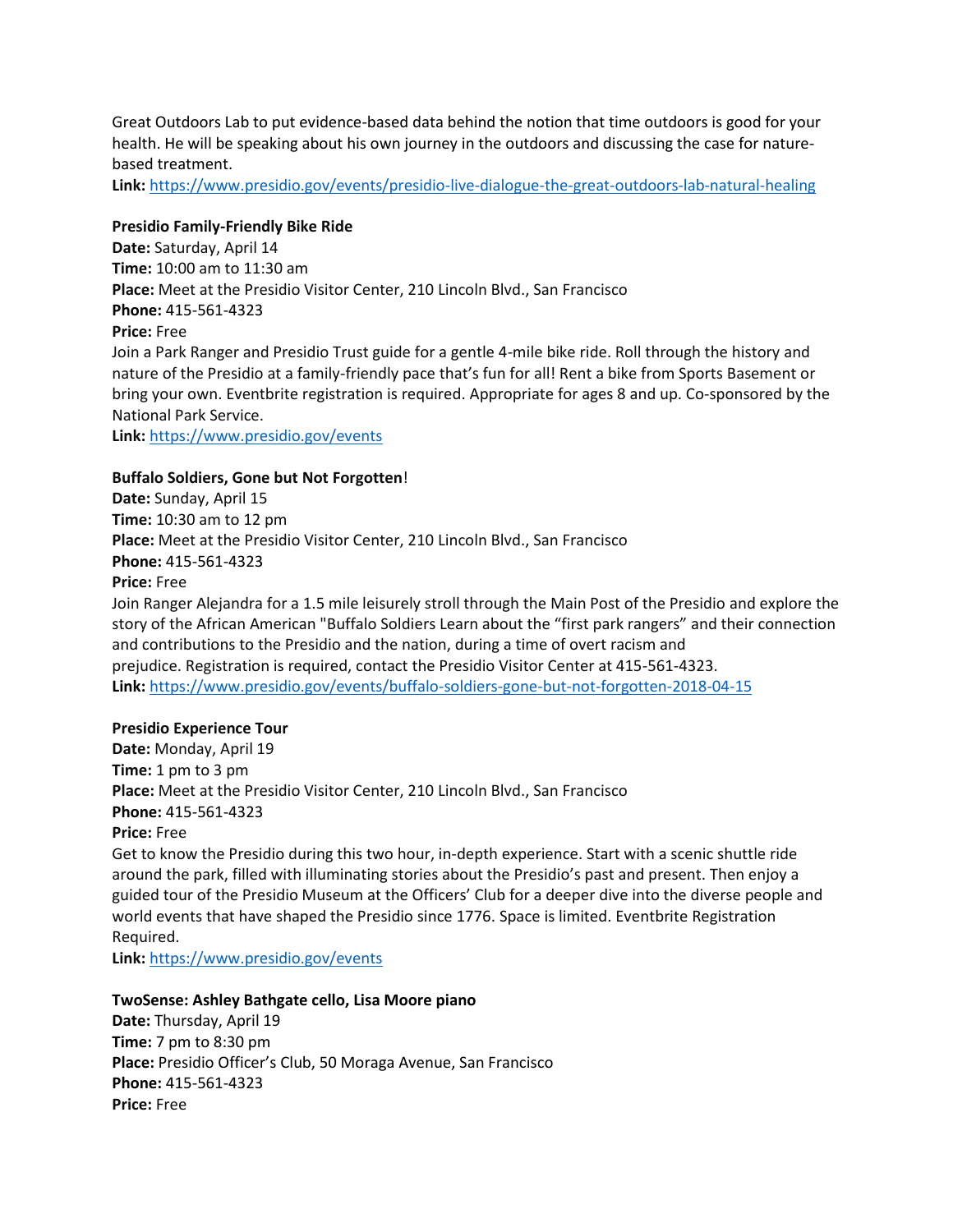This New York-based chamber duo, described as the "new music equivalent of a special ops team" (*New York Magazine*), returns to the Presidio with a program of commissioned works by Bay Area composers. Offered in partnership with InterMusic SF.

**Link:** https://www.presidio.gov/events/presidio-live-music-twosense-ashley-bathgate-cello-lisa-moorepiano

## **Back into the Earth Day**

**Date:** Saturday, April 21 **Time:** 9 am to 12 pm **Place:** Presidio Officers' Club, 50 Moraga Avenue, San Francisco **Phone:** 415-561-4323 **Price:** Free, but registration is required.

Spring is here, and that means the archaeological field season is just beginning. Join the team as they get "back into the earth" and kick off our 2018 excavation season! This is your chance to get dirty with the archaeologists by removing that sand that covers our discoveries from last year! Don't worry, we'll provide the shovels.

**Link:** <https://www.presidio.gov/events>

#### **An Inconvenient Sequel**

**Date:** Thursday, April 26 **Time:** 7 pm to 9 pm **Place:** Presidio Officers' Club, 50 Moraga Avenue, San Francisco **Phone:** 415-561-4323 **Price:** Free

In celebration of Earth Day, we share a screening of the new and riveting follow-up to An Inconvenient Truth. Former Vice President Al Gore continues to pursue the inspirational idea that while the stakes have never been higher, the perils of climate change can be overcome with human ingenuity and passion. Award-winning director Jon Shenk will join us to introduce the film and for a Q&A following the screening.

**Link:** <https://www.presidio.gov/events/presidio-live-film-dialogue-an-inconvenient-sequel>

#### **Live Archaeology Dig**

**Date:** Every Friday + Saturday from Friday, April 27 through Friday, May 25 **Time:** 10 am to 2 pm **Place:** Presidio Officers' Club, 50 Moraga Avenue, San Francisco **Phone:** 415-561-4323 **Price:** Free Presidio archaeologists are working on a long-term research project to excavate *El Presidio de San Francisco*, the Spanish-colonial site buried just below the ground in front of the Presidio Officers' Club. Stop by to see archaeology in action and ask questions. **Link:** <https://www.presidio.gov/events/live-archaeology-dig>

#### **Presidio Family-Friendly Bike Ride**

**Date:** Saturday, April 28 **Time:** 10 am to 11:30 am **Place:** Meet in front of Presidio Visitor Center, 210 Lincoln Blvd., San Francisco **Phone:** 415-561-4323 **Price:** Free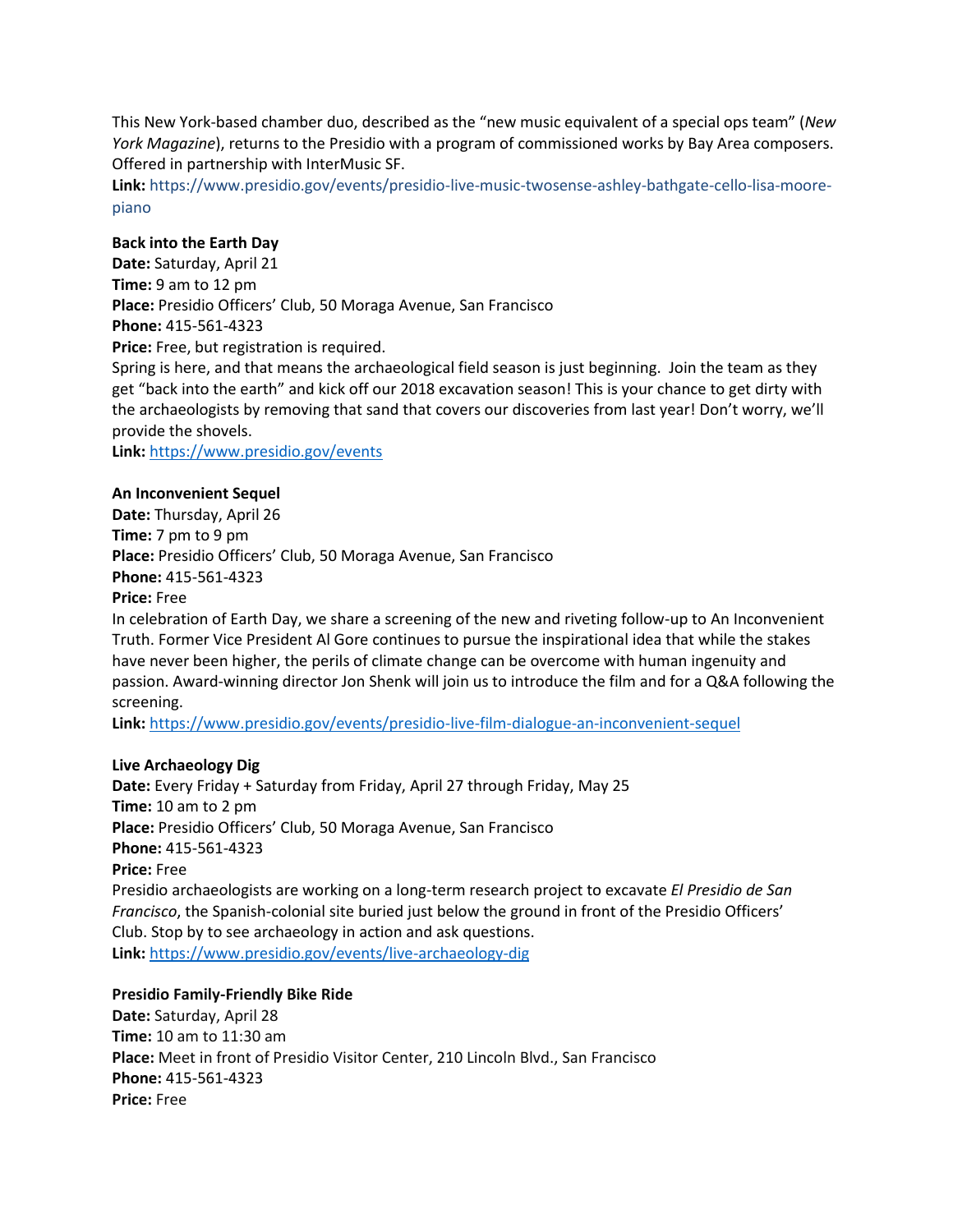Join a Park Ranger and Presidio Trust guide for a gentle 4-mile bike ride. Roll through the history and nature of the Presidio at a family-friendly pace that's fun for all! Rent a bike from Sports Basement or bring your own. Eventbrite registration is required. Appropriate for ages 8 and up. Co-sponsored by the National Park Service. **Link:** <https://www.presidio.gov/events>

## **Presidio Book Club**

**Date:** Saturday, April 28 **Time:** 1 pm to 3pm **Place:** Presidio Officers' Club, 50 Moraga Avenue, San Francisco **Phone:** 415-561-4323 **Price:** Free

The traditional book club has been reimagined as an inclusive public program that anyone can take part in, whether or not they've read the book. This month we read and discuss Julie Otsuka's book *When the Emperor Was Divine* (Anchor Books, 2003). Explore the impact of Japanese American incarceration during World War II from the different perspectives of the members of one family from Berkeley, California in this powerful historical novel. Enjoy contextualizing remarks by Presidio Trust historian, Dr. Barbara Berglund Sokolov, and then participate in or just listen to the facilitated discussion of both the book and the general topic that follows.

**Link:** <https://www.presidio.gov/events/presidio-book-club-when-the-emperor-was-divine>

# **MAY**

## **After Hours: Disney Night at the O Club**

**Date:** Thursday, May 3 **Time:** 7 pm to 10 pm **Place:** Presidio Officers' Club, 50 Moraga Avenue, San Francisco **Phone:** 415-561-4323 **Price:** Free Come for an evening of after-work fun during this free Thursday social, where millennial meets museum. We'll be partnering with our Presidio neighbor, The Walt Disney Family Museum. Enjoy interactive experiences, film clips, and insightful talks related to the magic of animation and Walt Disney's love of

nature and conservation. And unwind by the fireplace with themed drinks and bites available for purchase from Arguello restaurant. In association with The Walt Disney Family Museum. **Link:** <https://www.presidio.gov/events>

## **How War Changes Women, How Women Change War**

**Date:** Thursday, May 10 **Time:** 7 pm to 8 pm **Place:** Presidio Officers' Club, 50 Moraga Avenue, San Francisco **Phone:** 415-561-4323 **Price:** Free

Join featured speaker CPT Rebecca Murga and panelists from the Northern California Institute for Research and Education at this special event spotlighting the impact of the increasing role of women in the military. The discussion will focus on the unique experiences of female veterans, the common threads between 'women warriors' and civilians, and aims to educate, inspire, and facilitate ongoing dialogue between civilian and veterans.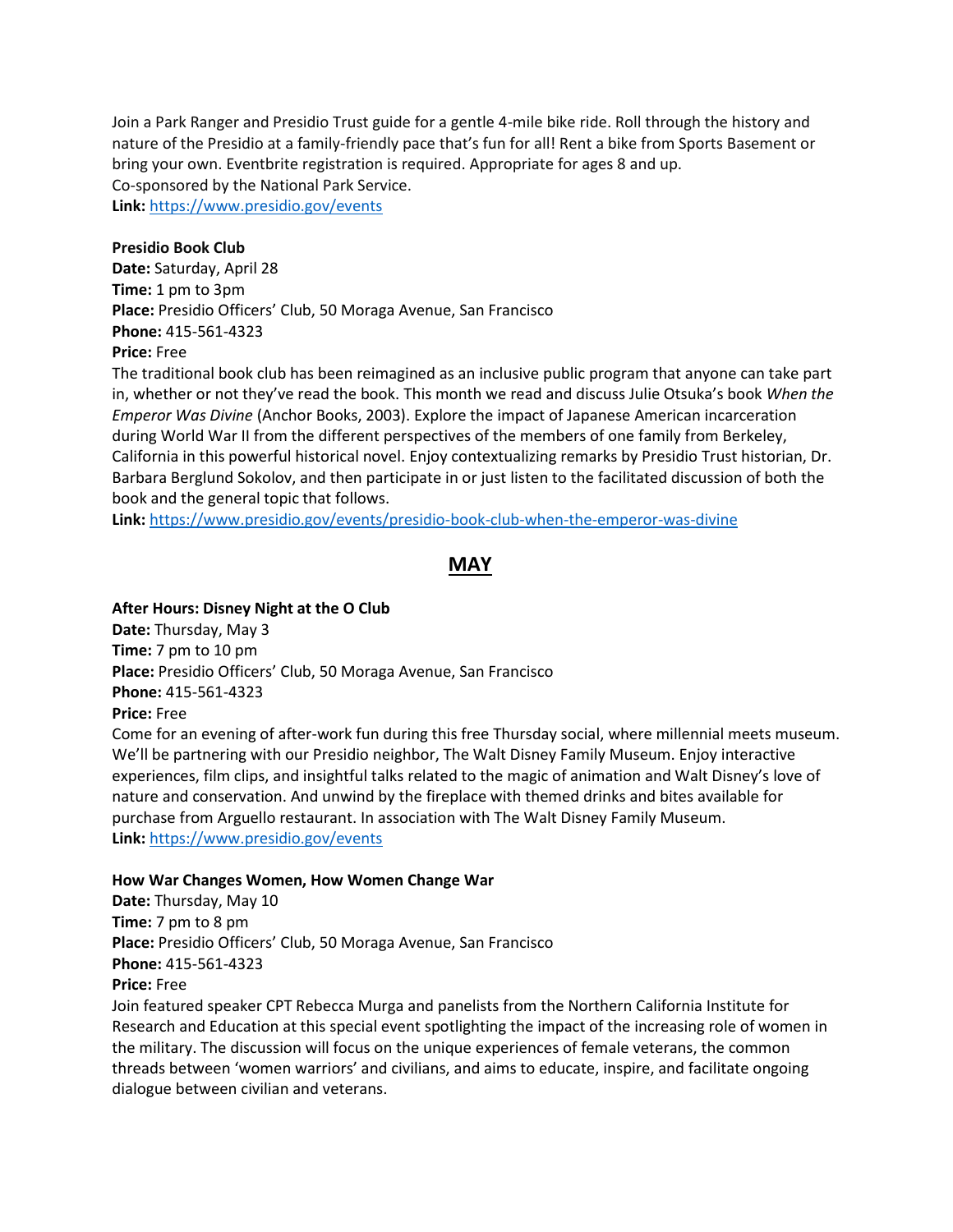# **Link:** [https://www.presidio.gov/events/presidio-live-dialogue-how-war-changes-women-how-women](https://www.presidio.gov/events/presidio-live-dialogue-how-war-changes-women-how-women-change-war)[change-war](https://www.presidio.gov/events/presidio-live-dialogue-how-war-changes-women-how-women-change-war)

## **Presidio Family-Friendly Bike Ride**

**Date:** Saturday, May 12 **Time:** 10 am to 11:30 am **Place:** Meet in front of the Presidio Visitor Center, 210 Lincoln Blvd., San Francisco **Phone:** 415-561-4323 **Price:** Free Join a Park Ranger and Presidio Trust guide for a gentle 4-mile bike ride. Roll through the history and nature of the Presidio at a family-friendly pace that's fun for all! Rent a bike from Sports Basement or bring your own. Eventbrite registration is required. Appropriate for ages 8 and up. Co-sponsored by the National Park Service. **Link:** <https://www.presidio.gov/events>

# **Presidio Experience Tour**

**Date:** Thursday, May 17 **Time:** 1 pm to 3 pm **Place:** Meet at the Presidio Visitor Center, 210 Lincoln Blvd, San Francisco **Phone:** 415-561-4323 **Price:** Free

Get to know the Presidio during this two hour, in-depth experience. Start with a scenic shuttle ride around the park, filled with illuminating stories about the Presidio's past and present. Then enjoy a guided tour of the Presidio Museum at the Officers' Club for a deeper dive into the diverse people and world events that have shaped the Presidio since 1776. Because space is limited, Eventbrite registration is required.

**Link:** <https://www.presidio.gov/events>

#### **Presidio Twilight**

**Date:** Thursday May 17 to September 20 **Time:** 5 pm to 9 pm **Place:** Main Parade Ground, Sheridan Avenue, San Francisco **Phone:** 415-561-4323 **Price:** Free San Francisco's largest campfire and mobile food vendor experience includes lantern-lit dining cabanas, blanket-side cocktail service, fire pits, live music, and views of the sun setting over San Francisco Bay. **Link:** <https://www.presidio.gov/events>

#### **The Dynamic Miss Faye Carol & Joe Warner**

**Date:** Thursday, May 17 **Time:** 7 pm to 8:30 pm **Place:** Presidio Officers' Club, 50 Moraga Avenue, San Francisco **Phone:** 415-561-4323 **Price:** Free *"Every Faye Carol performance is a master class - a deep dive into the soul-steeped marrow of jazz and* 

*blues."* (Bay Area News Group) Bay Area legend Faye Carol remains true to her Mississippi roots, infusing the blues into everything she sings, from soul and R&B to the cabaret tradition. Offered in partnership with InterMusic SF.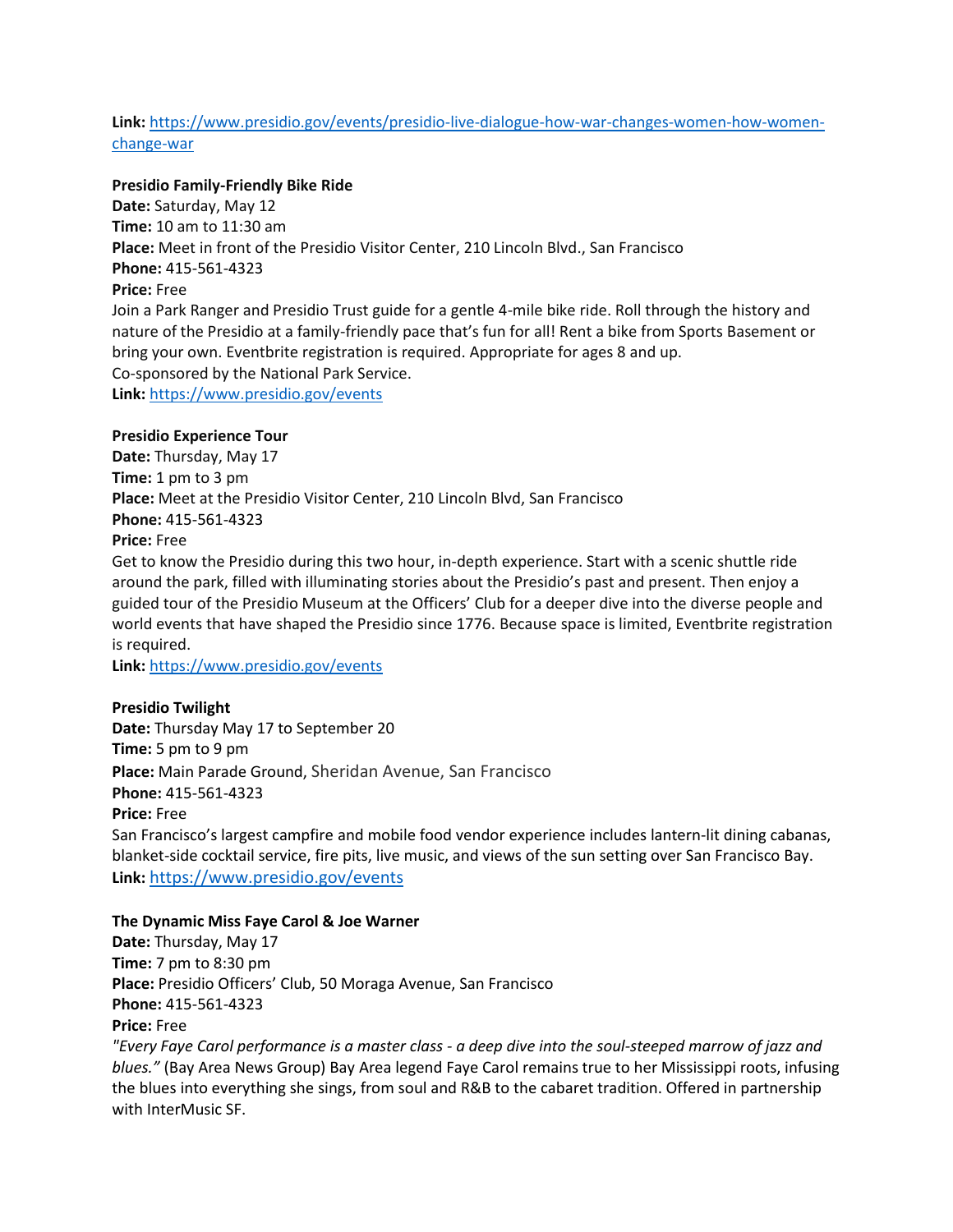**Link:** <https://www.presidio.gov/events/presidio-live-music-the-dynamic-miss-faye-carol-joe-warner>

**Presidio Book Club**

**Date:** Saturday, May 19 **Time:** 1 pm to 3 pm **Place:** Presidio Officers' Club, 50 Moraga Avenue, San Francisco **Phone:** 415-561-4323

## **Price:** Free

The traditional book club has been reimagined as an inclusive public program that anyone can take part in, whether or not they've read the book. This month's book club explores Charissa J. Threat's *Nursing Civil Rights: Gender & Race in the Army Nurse Corps* (University of Illinois Press, 2015). Learn about the history of Army nursing and the parallel battles against occupational segregation by African American women and white men in the U.S. Army Nurse Corps in this award-winning study. Enjoy contextualizing remarks by Presidio Trust historian, Dr. Barbara Berglund Sokolov, and then participate in or just listen to the facilitated discussion of both the book and the general topic that follows.

**Link:** https://www.presidio.gov/events/presidio-book-club-nursing-civil-rights-gender-race-in-the-armynurse-corps

## **Buffalo Soldiers, Gone but Not Forgotten!**

**Date:** Sunday, May 20 **Time:** 2 pm to 3 pm **Place:** Meet at the Presidio Visitor Center, 210 Lincoln Blvd., San Francisco. **Phone:** 415-561-4323 **Price:** Free

Join Ranger Alejandra for a 1.5 mile leisurely stroll through the Main Post of the Presidio and explore the story of the African American "Buffalo Soldiers Learn about the "first park rangers" and their connection and contributions to the Presidio and the nation, during a time of overt racism and prejudice. Registration is required, contact the Presidio Visitor Center at 415-561-4323. **Link:** <https://www.presidio.gov/events/buffalo-soldiers-gone-but-not-forgotten-2018-05-20>

#### **Presidio Family-Friendly Bike Ride**

**Date:** May 26 **Time:** 10 am to 11:30 am **Place:** Meet in front of Presidio Visitor Center, 210 Lincoln Blvd, San Francisco **Phone:** 415-561-4323 **Price:** Free Join a Park Ranger and Presidio Trust guide for a gentle 4-mile bike ride. Roll through the history and nature of the Presidio at a family-friendly pace that's fun for all! Rent a bike from Sports Basement or bring your own. Eventbrite registration is required. Appropriate for ages 8 and up. Co-sponsored by the National Park Service. **Link:** <https://www.presidio.gov/events>

# **150th Anniversary Memorial Day Commemoration at the Presidio**

**Date:** Monday, May 28 **Time:** 10:30 pm to 2 pm **Place:** San Francisco National Cemetery at the Presidio, 1 Lincoln Blvd., San Francisco **Phone:** 415-561-4323 **Price:** Free, with food for purchase.